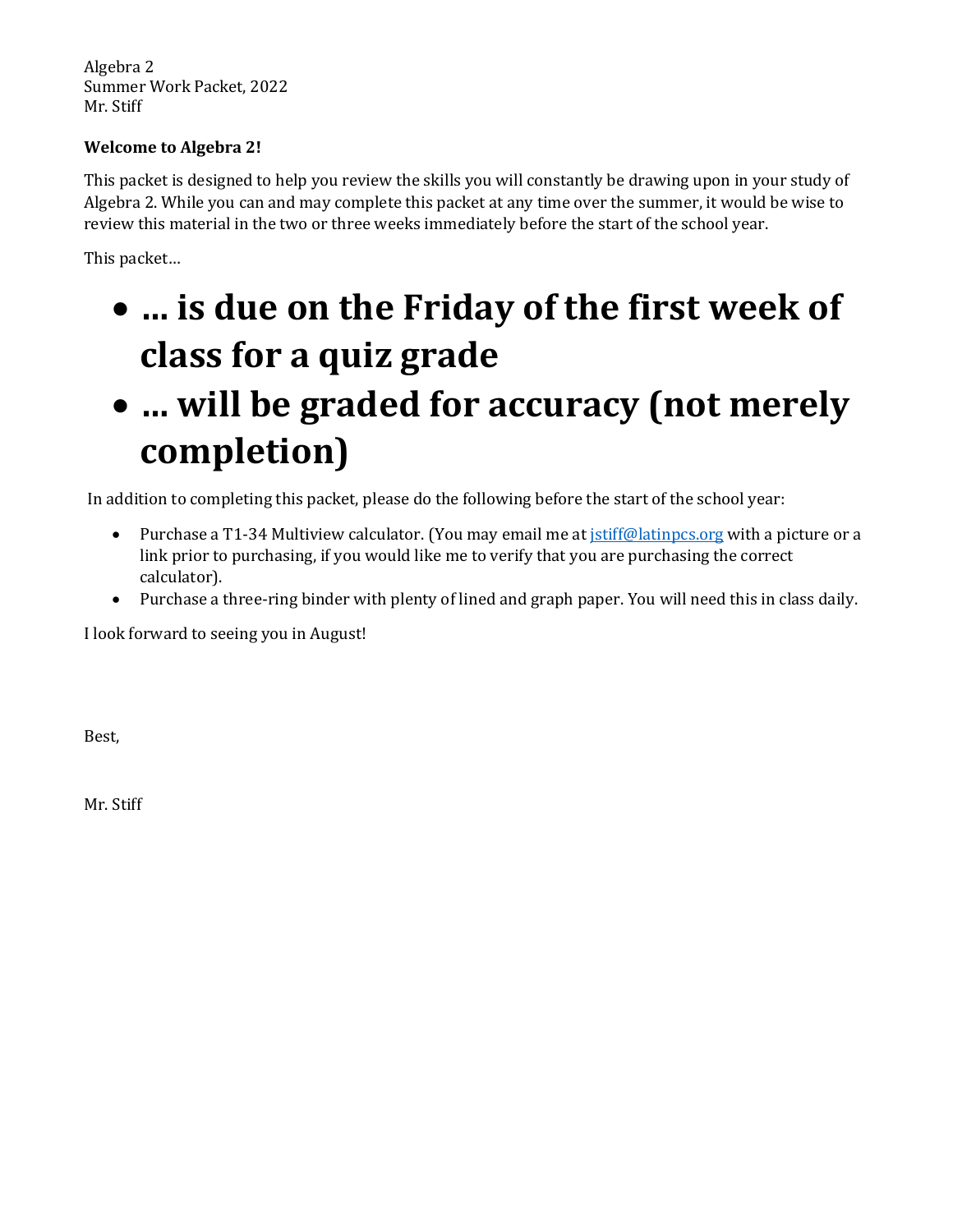#### **I.** Solving Equations.

1. In your own words, explain what it means to "solve an equation".

2. Solve:  $3x + 5 = 23$ 

3. Solve:  $3y - 5 + 8y = 16$ 

4. Solve:  $-2(5p + 1) = -32$ 

5. Solve:  $2(8g - 1) = 4(3p + 5)$ 

6. Solve:  $-21 = 3x - 2(x + 5)$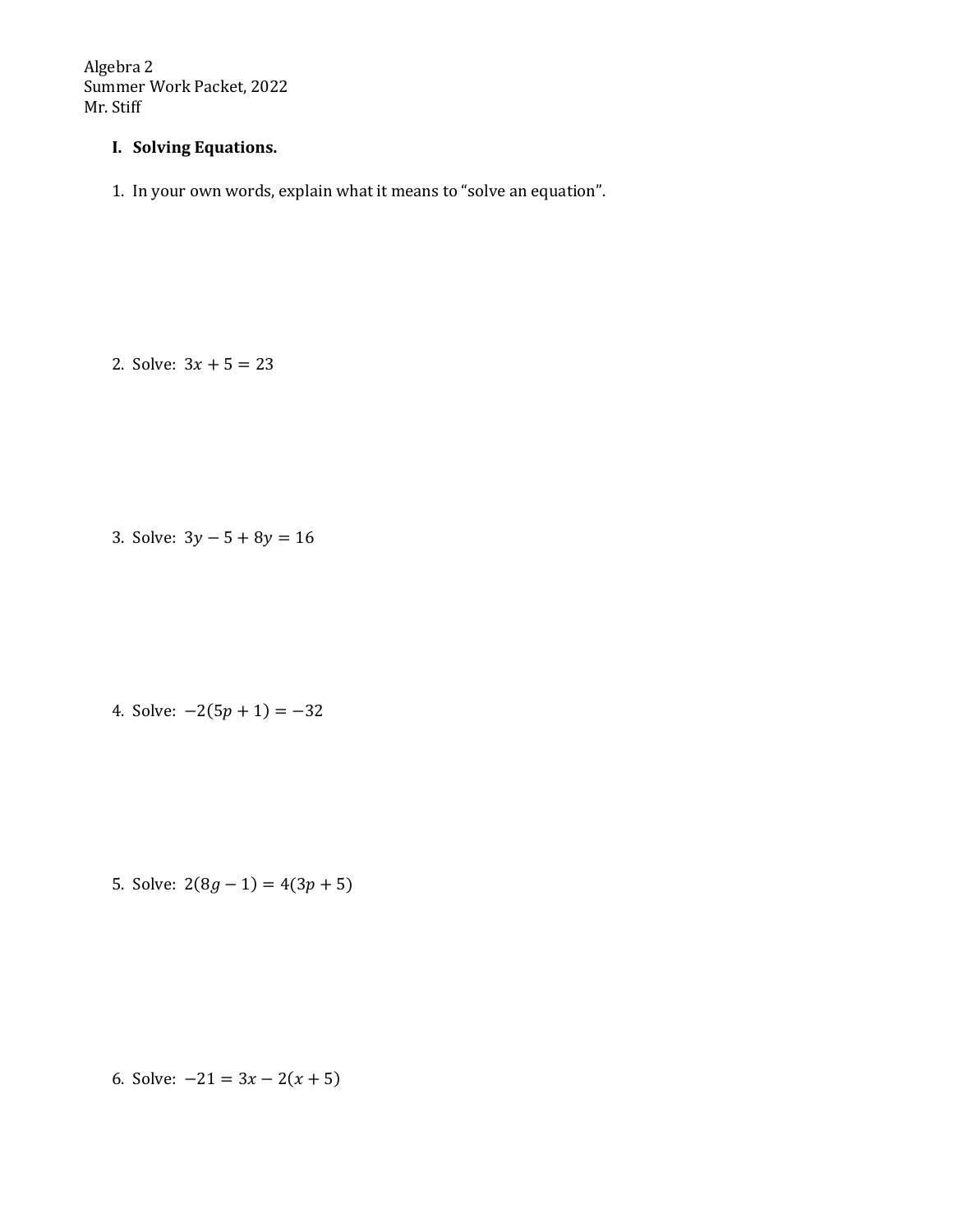7. Solve: 
$$
\frac{x}{3} = -7
$$

8. Solve: 
$$
\frac{-3x}{4} = -9
$$

9. Solve: 
$$
\frac{x+7}{2} = 11
$$

10. Solve:  $\frac{21}{x} = 3$ 

11. Solve:  $\frac{x}{3} = \frac{18}{54}$ 

12. Solve:  $\frac{x-2}{3} = \frac{x+1}{12}$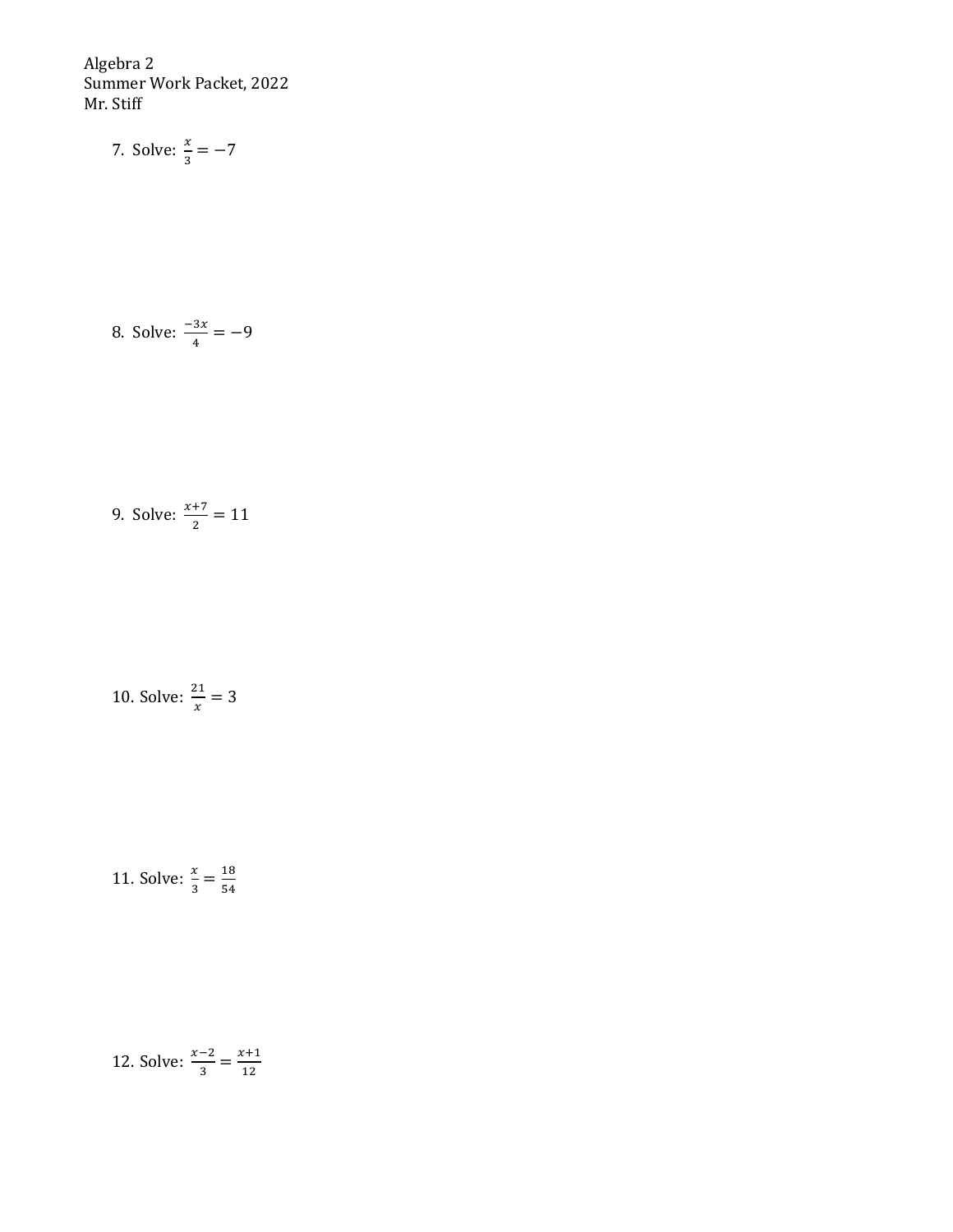### **II. "Solve for \_\_\_\_"** - **Isolating a variable.**

Solve the following equations for the specified variable. Your answer will have variables in it!

1. Solve for x:  $x + y = g$ 

2. Solve for y:  $x + y = g$ 

3. Solve for  $g: x + y = g$ 

4. Solve for x:  $3x - y = 10$ 

5. Solve for y:  $3x - y = 10$ 

6. Solve for  $g: 2x = 10g - 7$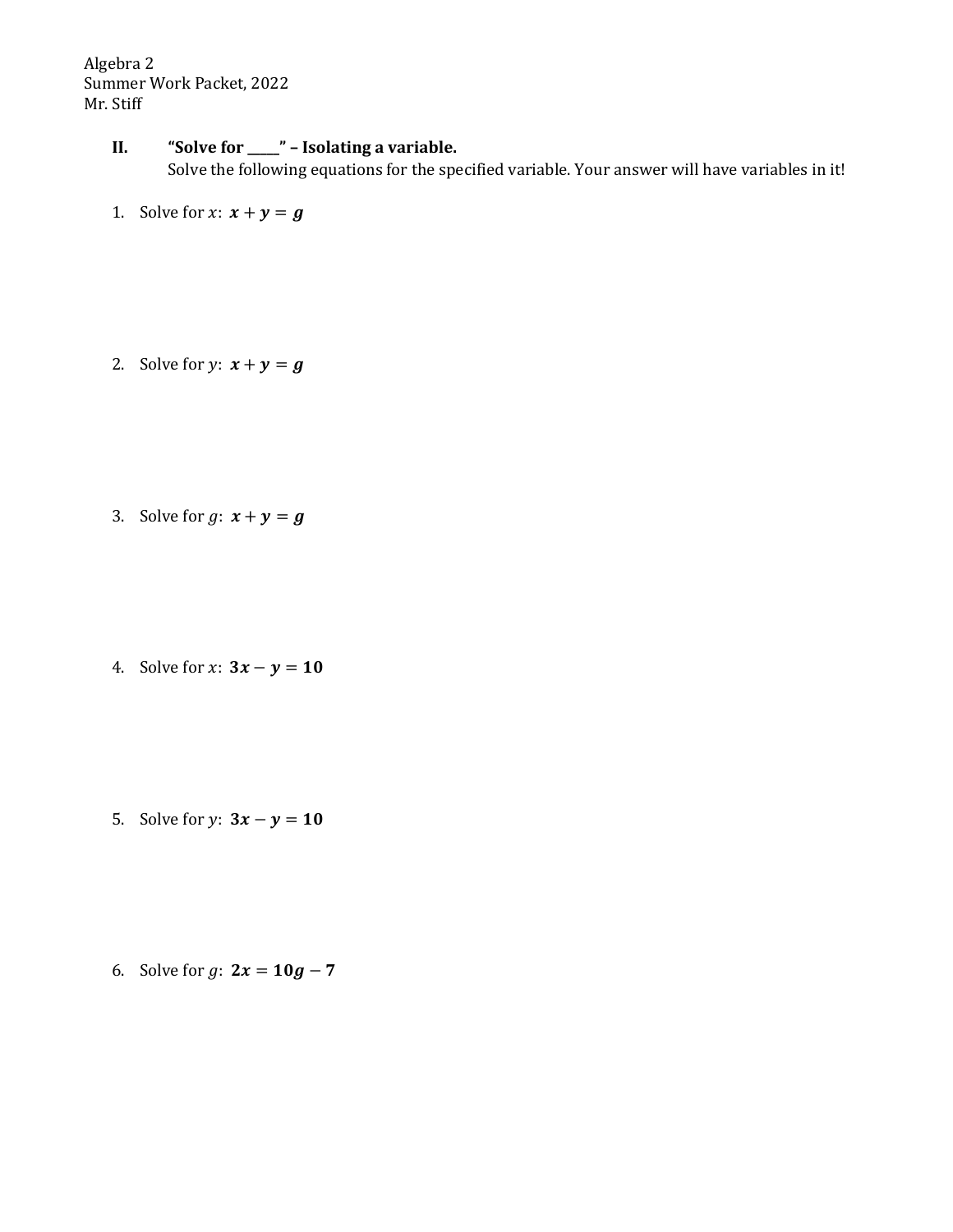- **III. Know your basic exponents!** You will be greatly helped in your study of Algebra 2 if you memorize these basic exponent facts. Fill in the blanks with the correct values, and then commit them to memory. Making flashcards would be a great way to practice.
- 1. Base two

 $2^2 =$  2<sup>3</sup> = 2<sup>4</sup> = 2<sup>4</sup> = 2<sup>5</sup> = 2<sup>6</sup> = 2. Base three  $3^2 =$   $3^3 =$   $3^4 =$   $3^4 =$   $3^4$ 3. Base four 4' = \_\_\_\_ 4" = \_\_\_\_ 4\$ = \_\_\_\_ 4. Base five  $5^2 =$  5<sup>3</sup> = 5<sup>3</sup> = 5<sup>4</sup> = 5<sup>4</sup> 5. Base six  $6^2 = 6^3 =$ 

- 6. The rest of the squares (and an important cube)
	- 7' = \_\_\_\_  $8^2 =$  $9^2 =$  $10^2 =$   $10^3 =$   $10^3$ 11' = \_\_\_\_ 12' = \_\_\_\_ 13' = \_\_\_\_  $14^2 =$  $15^2 =$  $20^2 =$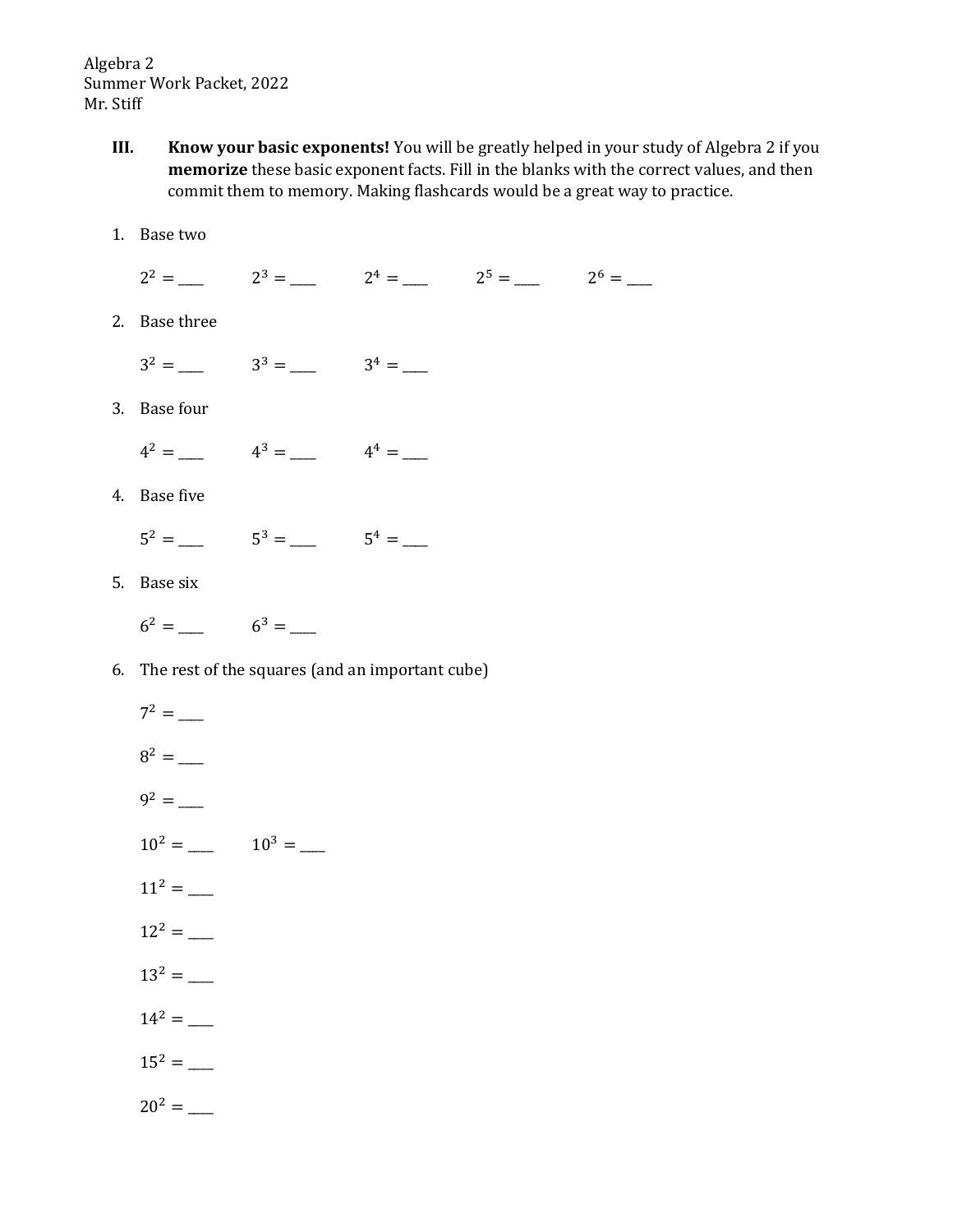> **IV. Reducing Fractions.** Write each fraction in completely reduced form. Do not convert any improper fractions to mixed-number form. We rarely if ever use mixed numbers in Algebra 2. Improper fractions are just fine.

$$
1. \quad \frac{2}{6} =
$$

2. 
$$
\frac{10}{15} =
$$

3. 
$$
\frac{45}{20} =
$$

4. 
$$
\frac{57}{12}
$$
 =

5. 
$$
\frac{200}{32} =
$$

6. 
$$
\frac{96}{48}
$$
 =

7. 
$$
\frac{21}{35} =
$$

$$
8. \ \ \frac{16}{64} =
$$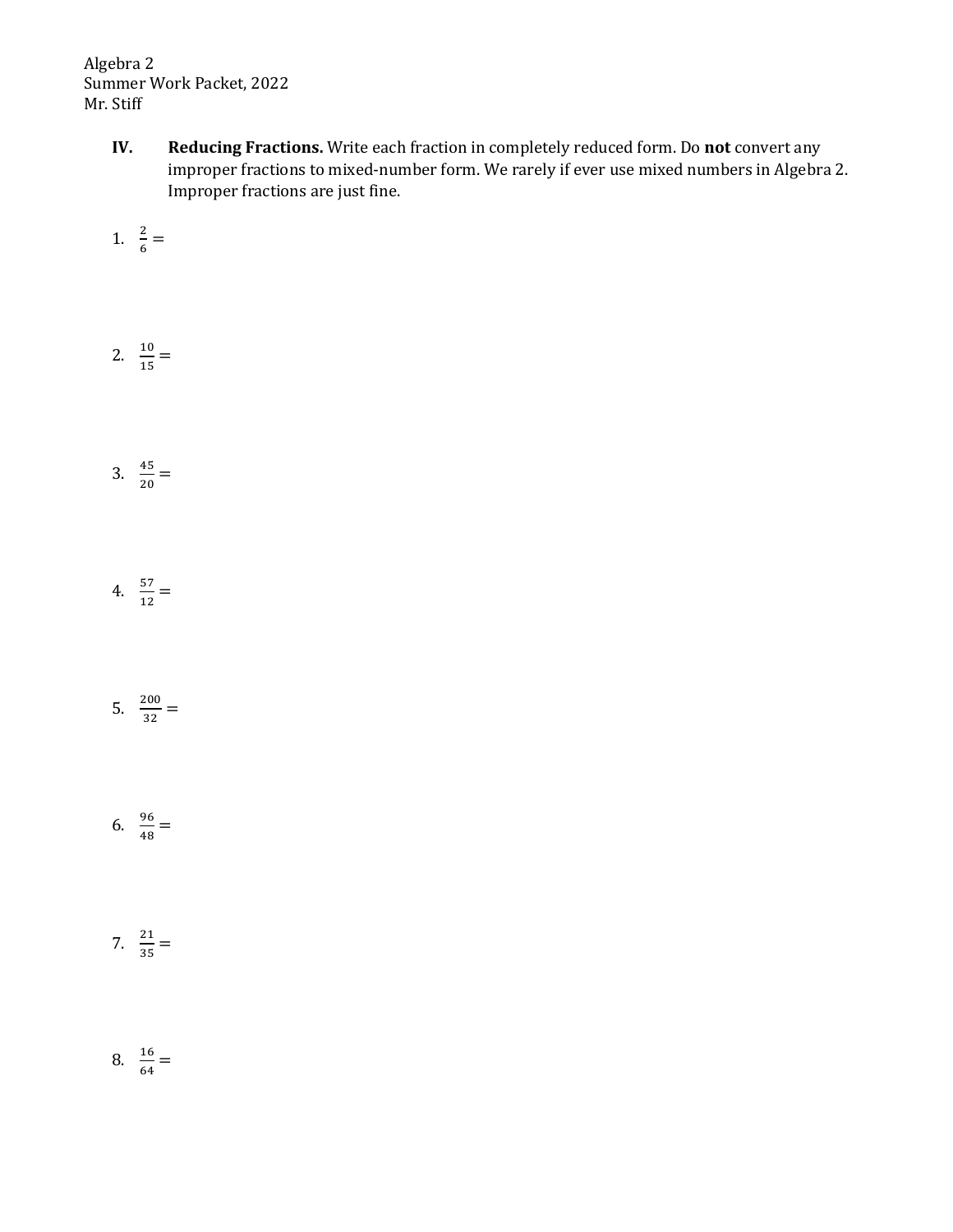- **V. Adding and Subtracting Fractions and Whole Numbers.** Watch out for like vs. unlike denominators, and be sure to write your final answer in completely reduced form.
- 1.  $\frac{2}{5} + \frac{1}{5} =$
- 2.  $\frac{6}{11} \frac{3}{11} =$
- 3.  $\frac{2}{5} + \frac{1}{10} =$
- 4.  $\frac{3}{21} + \frac{1}{7} =$
- 5.  $\frac{4}{9} + 6 =$
- 6.  $\frac{3}{4} \frac{1}{2} =$
- 7.  $8 \frac{3}{4} =$
- 8.  $\frac{3}{8} + \frac{1}{5} =$
- 9.  $\frac{2}{11} + 5 =$
- 10.  $\frac{7}{15} 8 =$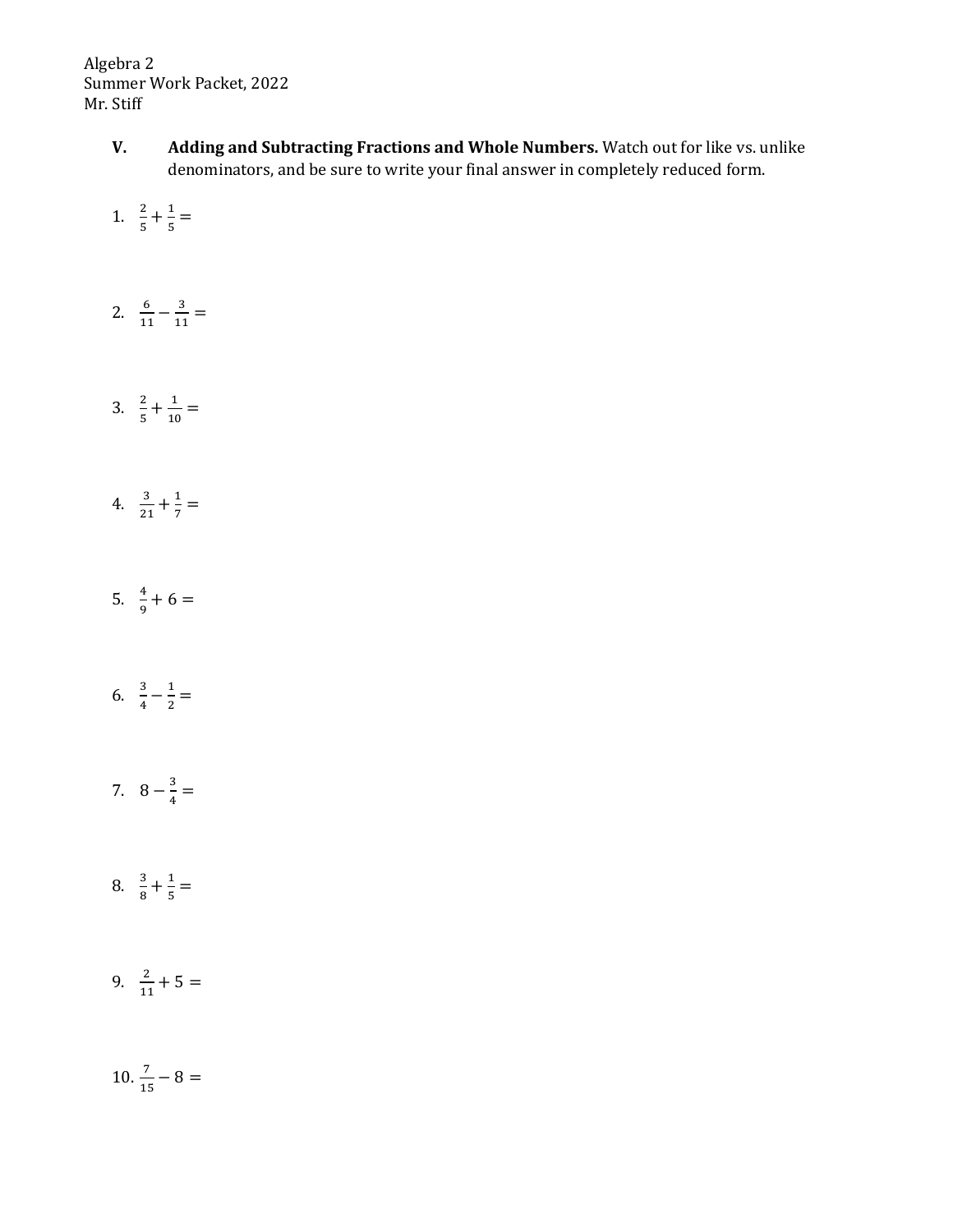- **VI.** Multiplying and Dividing Fractions and Whole Numbers. Be sure to write your answer in completely reduced form.
- 1.  $\frac{2}{5} \cdot \frac{1}{5} =$ 2.  $\frac{1}{6} \cdot 5 =$ 3.  $\frac{3}{7} \cdot \frac{2}{5} =$
- 4.  $-11 \cdot \frac{2}{7} =$
- 5.  $\frac{1}{2} \cdot \frac{1}{3} =$
- 6.  $\frac{3}{4} \div \frac{1}{2} =$
- 7.  $\frac{6}{7} \div 8 =$
- 8.  $\frac{5}{6} \div \frac{1}{4} =$
- 9. 20  $\div \frac{9}{10}$  =

10. !  $\frac{2}{4}$ \$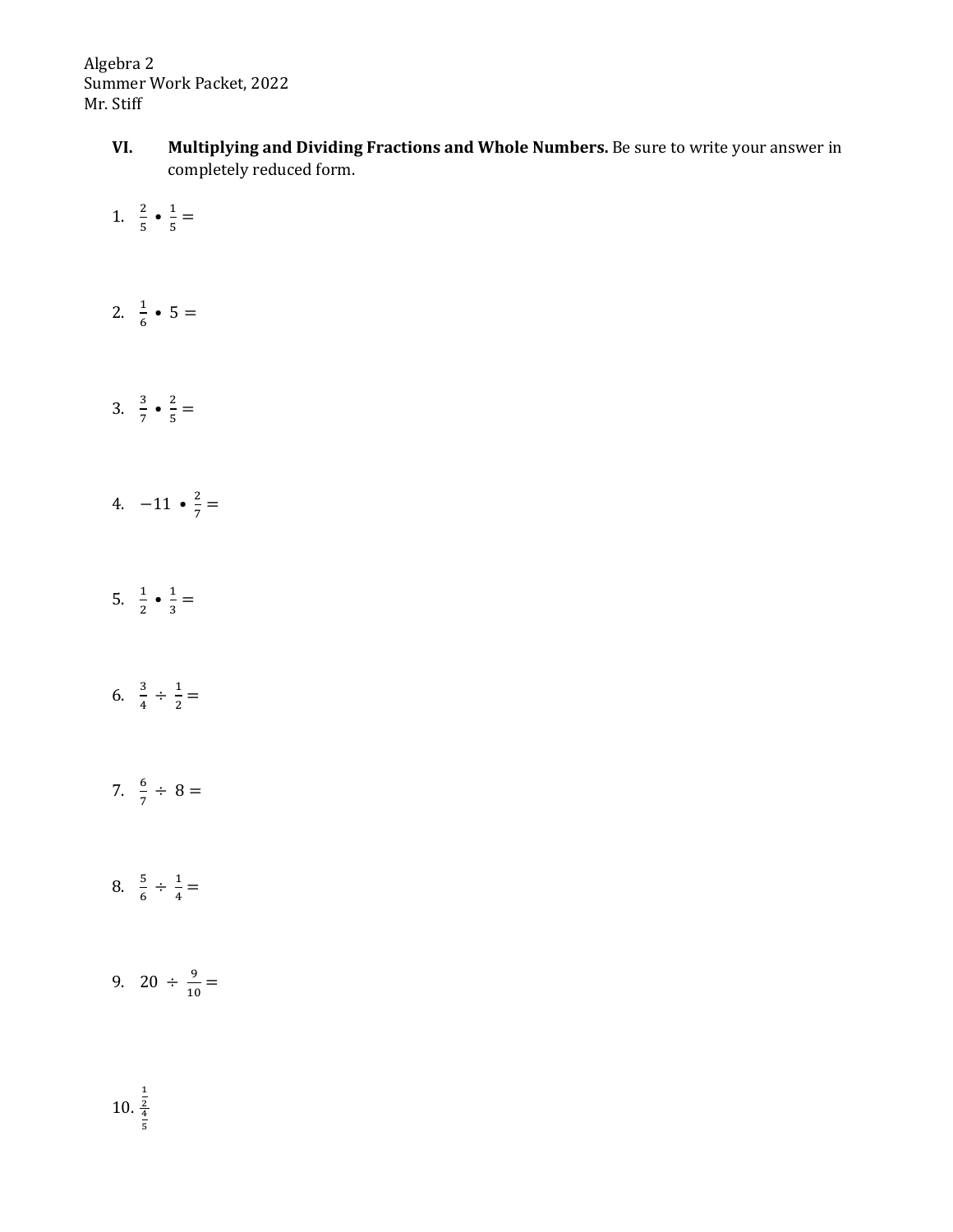

## **VII. Graphing Linear Functions.** Graph the following lines.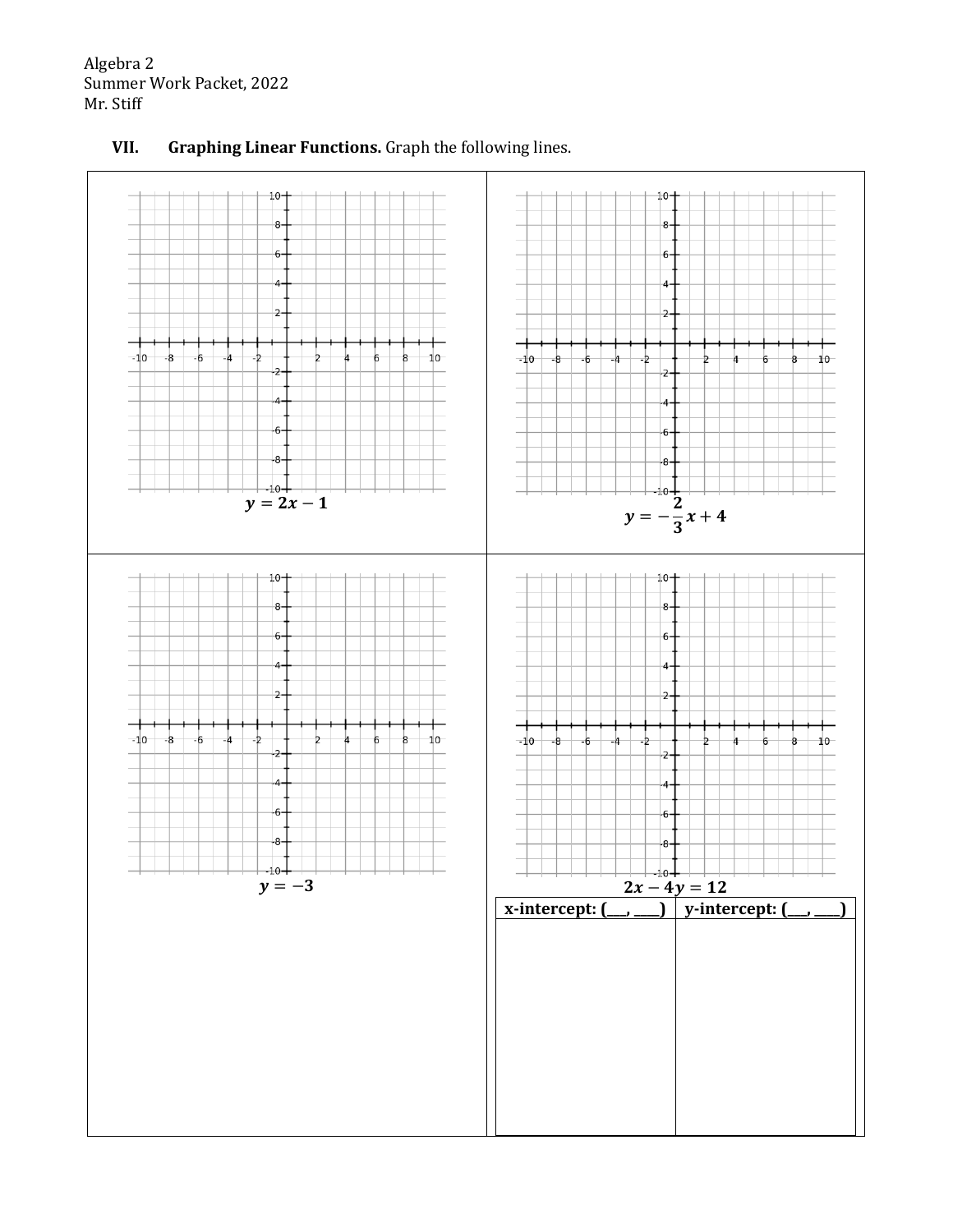> **VIII.** Writing Linear Equations from a Graph. Write the slope-intercept form equation for the following lines.